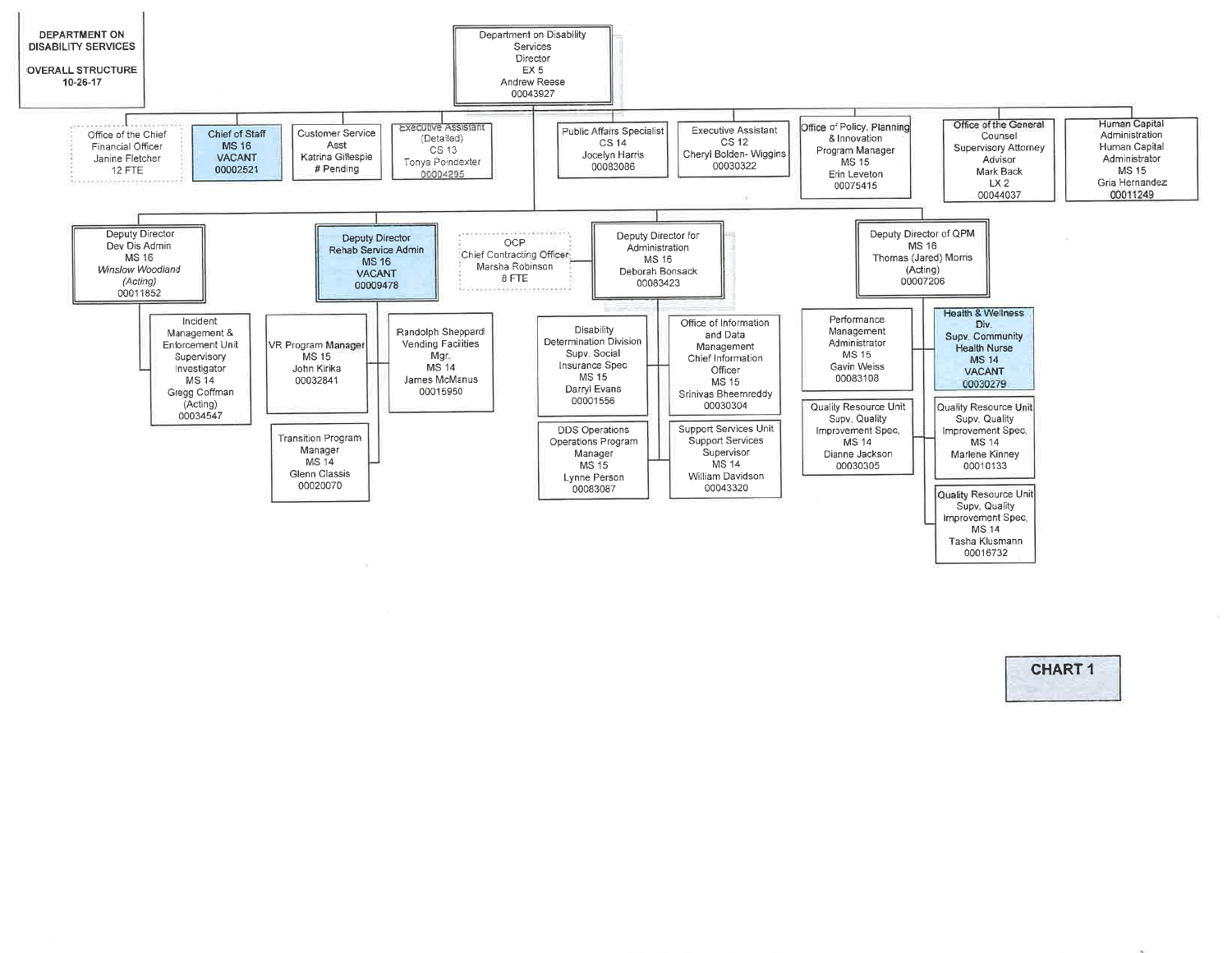

(Trainìng)CS<sub>9</sub> Fikicia Guy00083097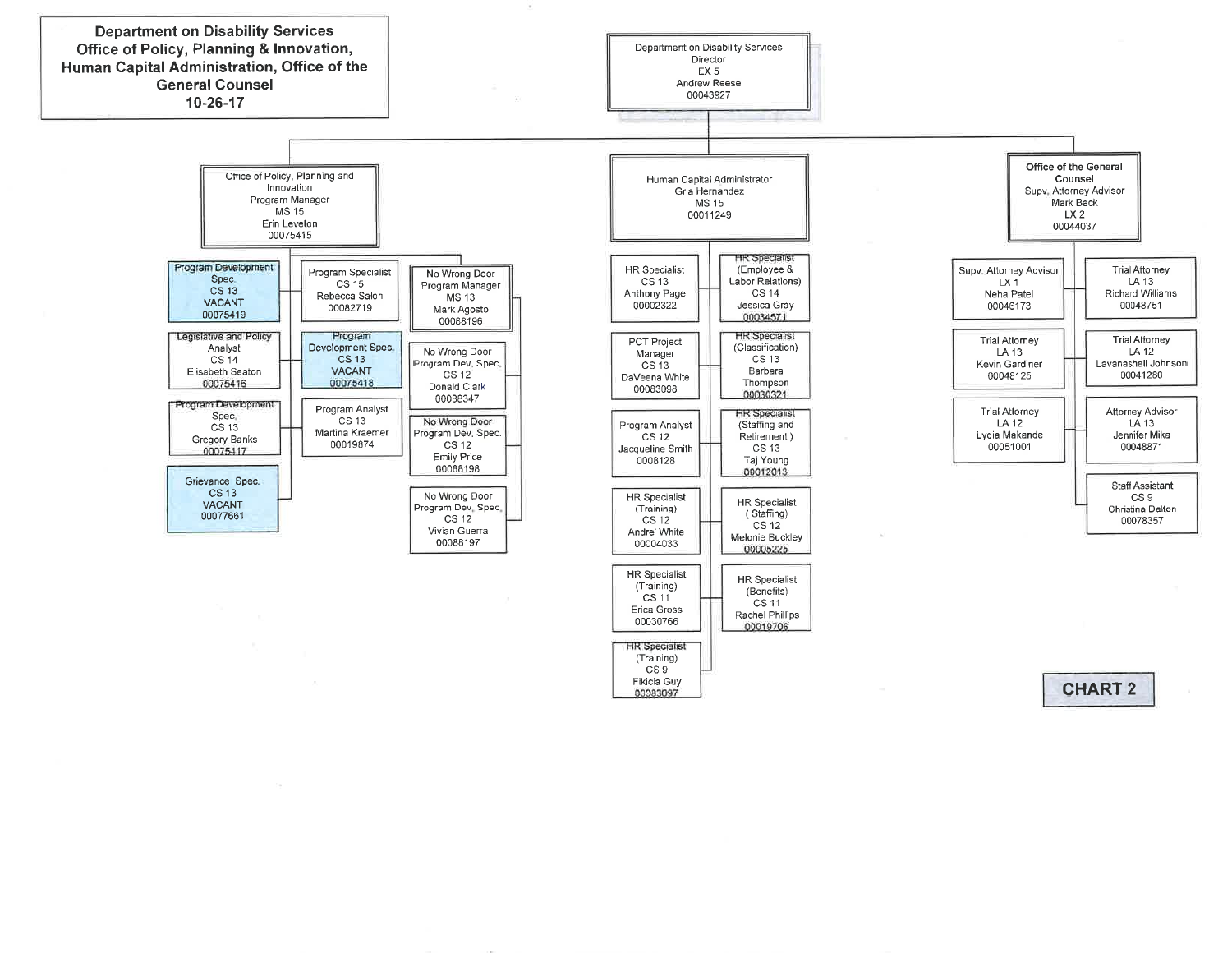

 $\overline{\mathcal{C}}$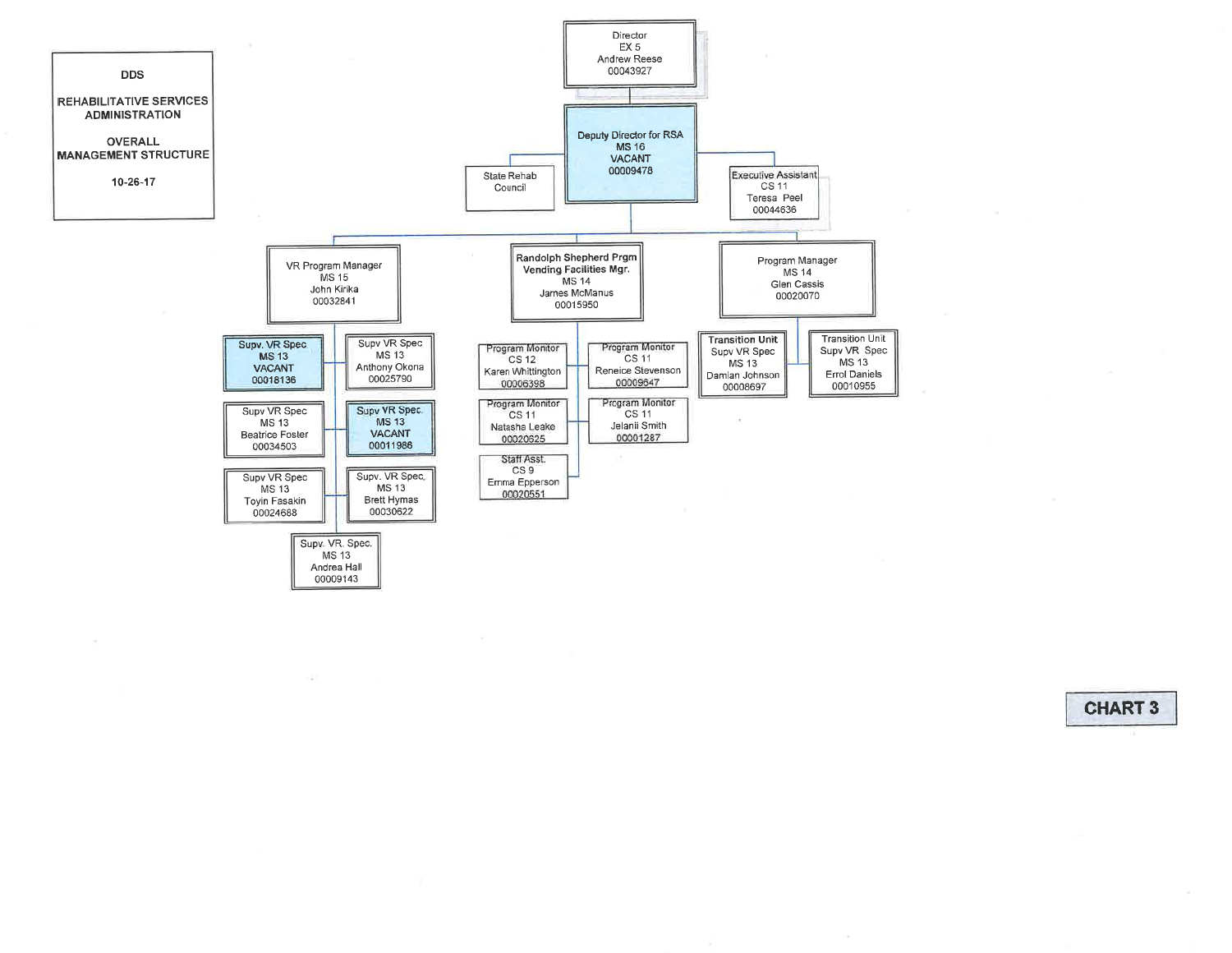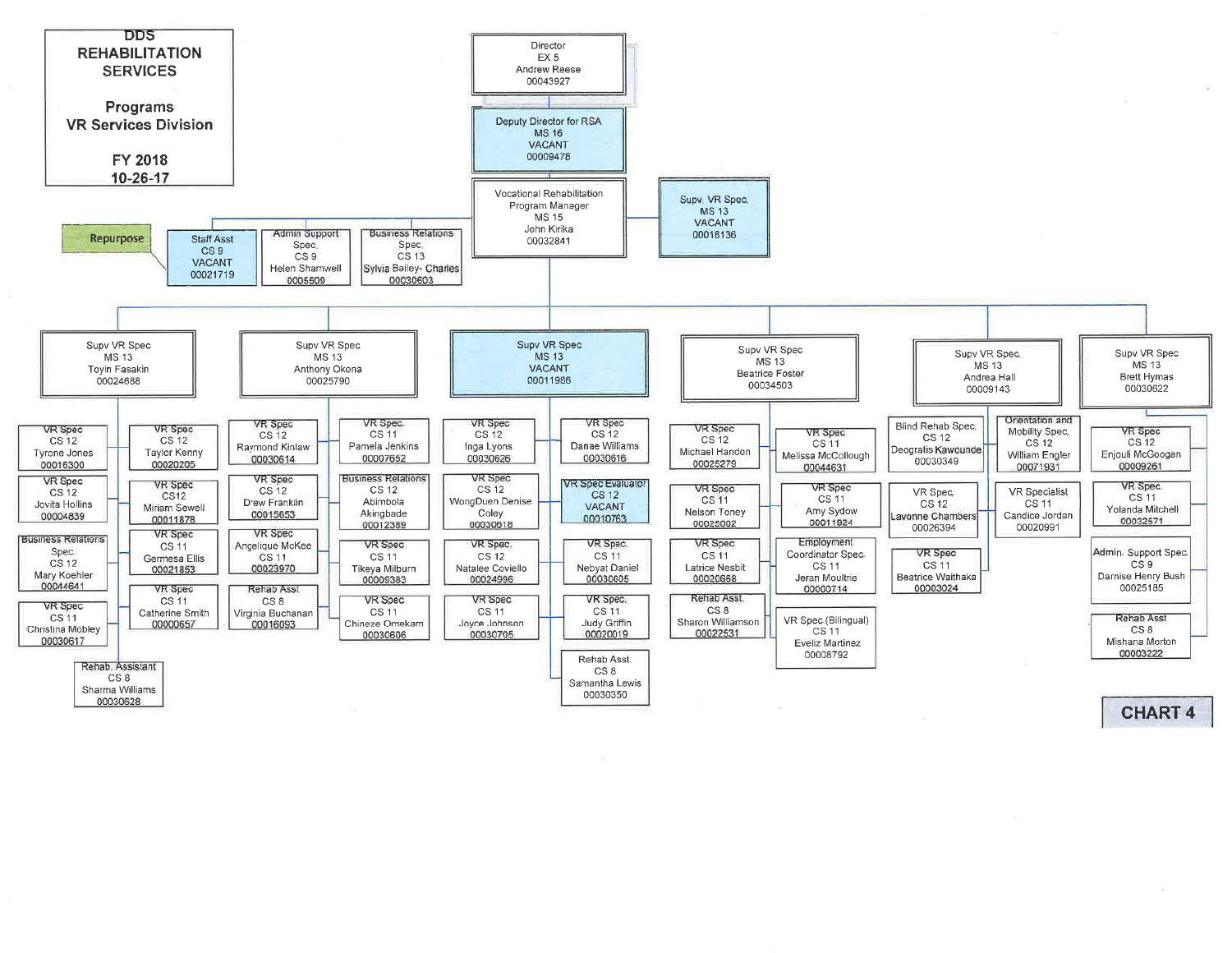

- 60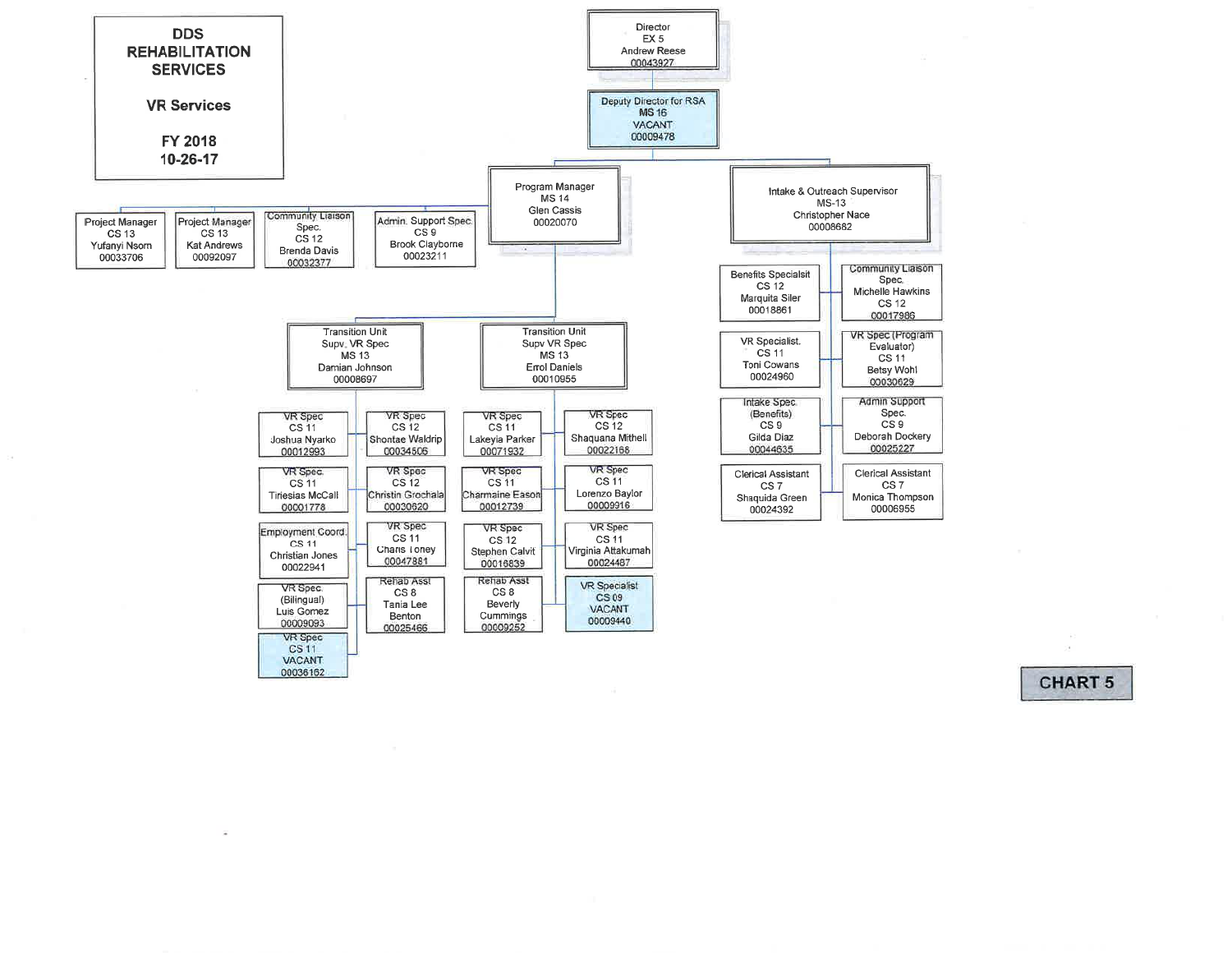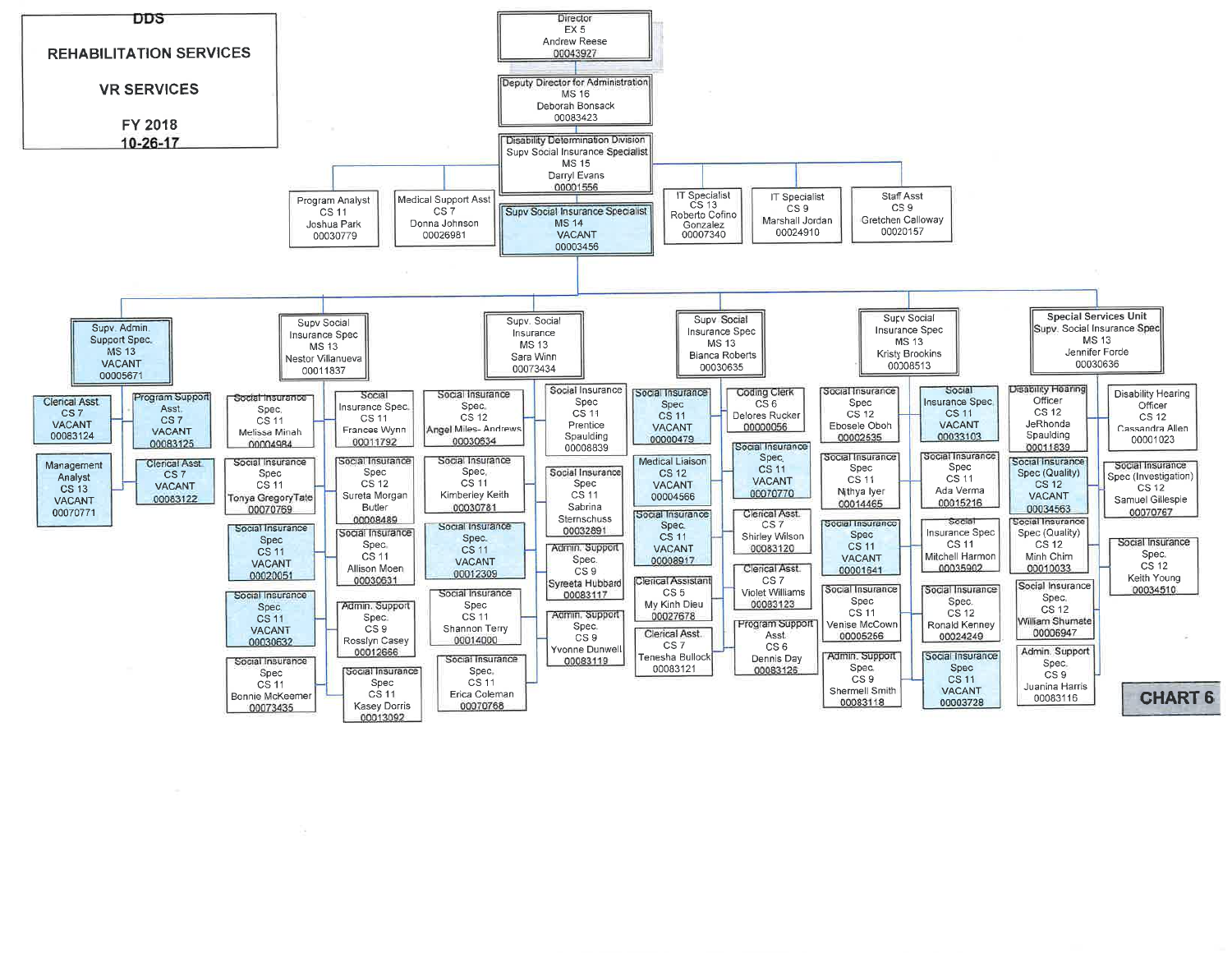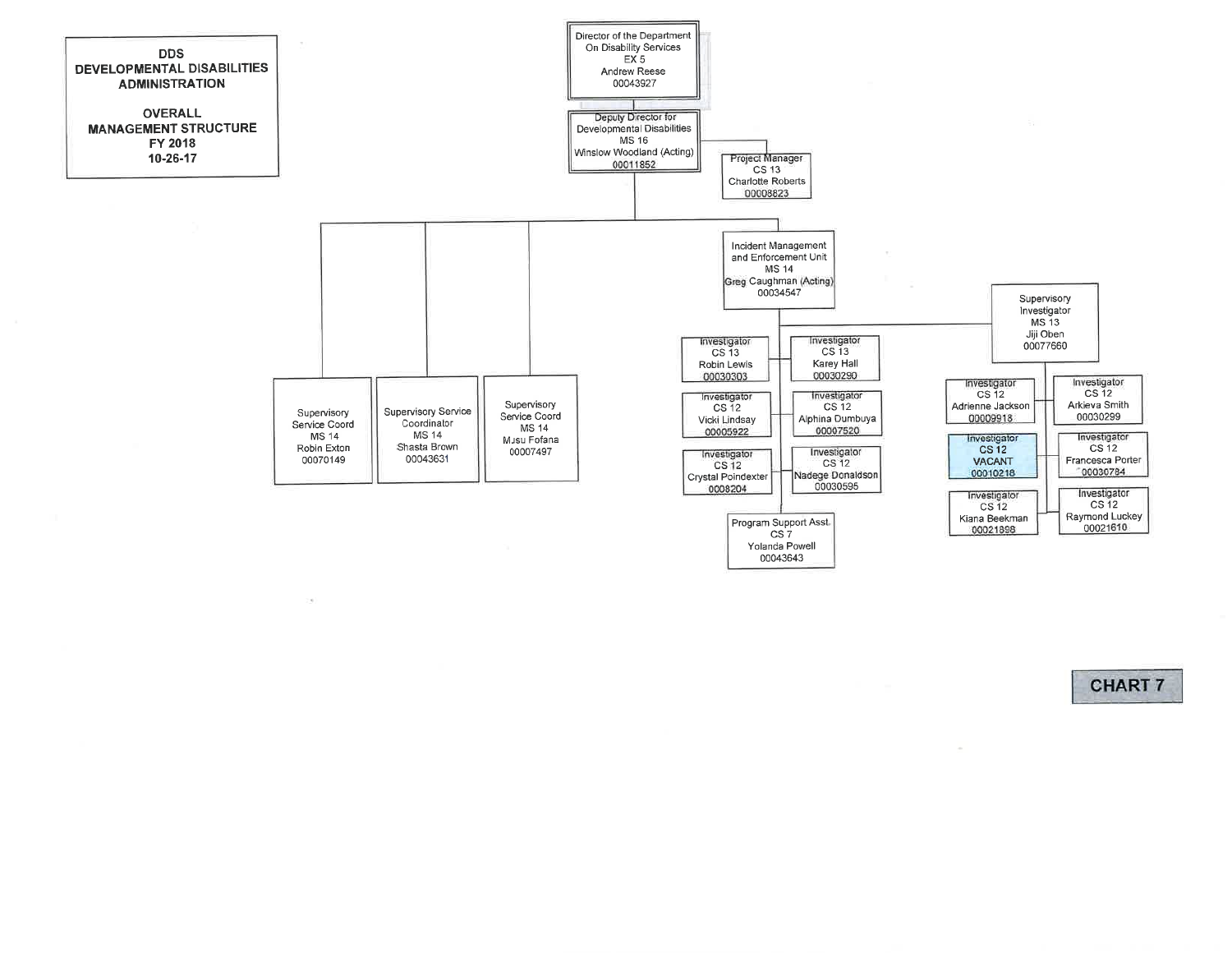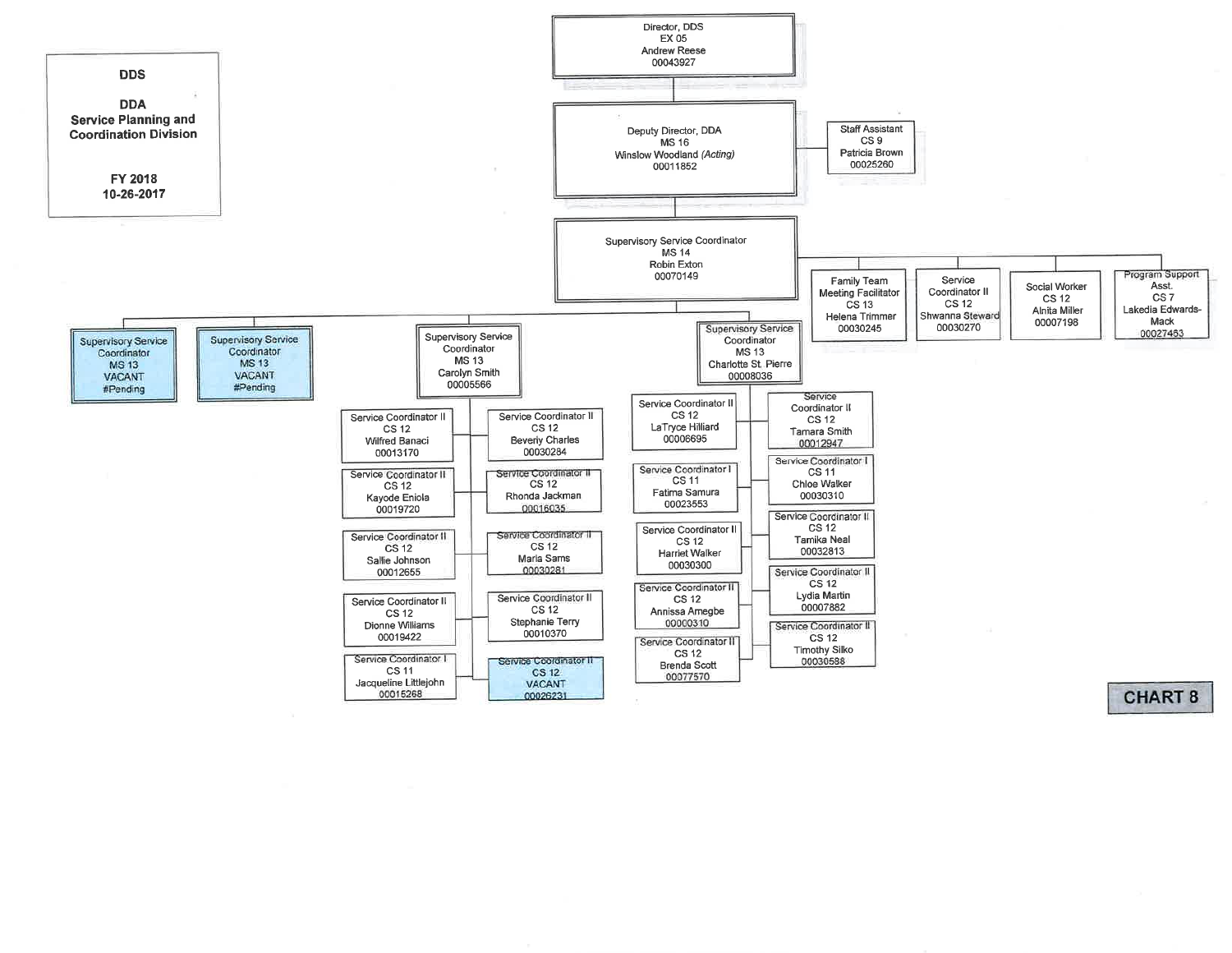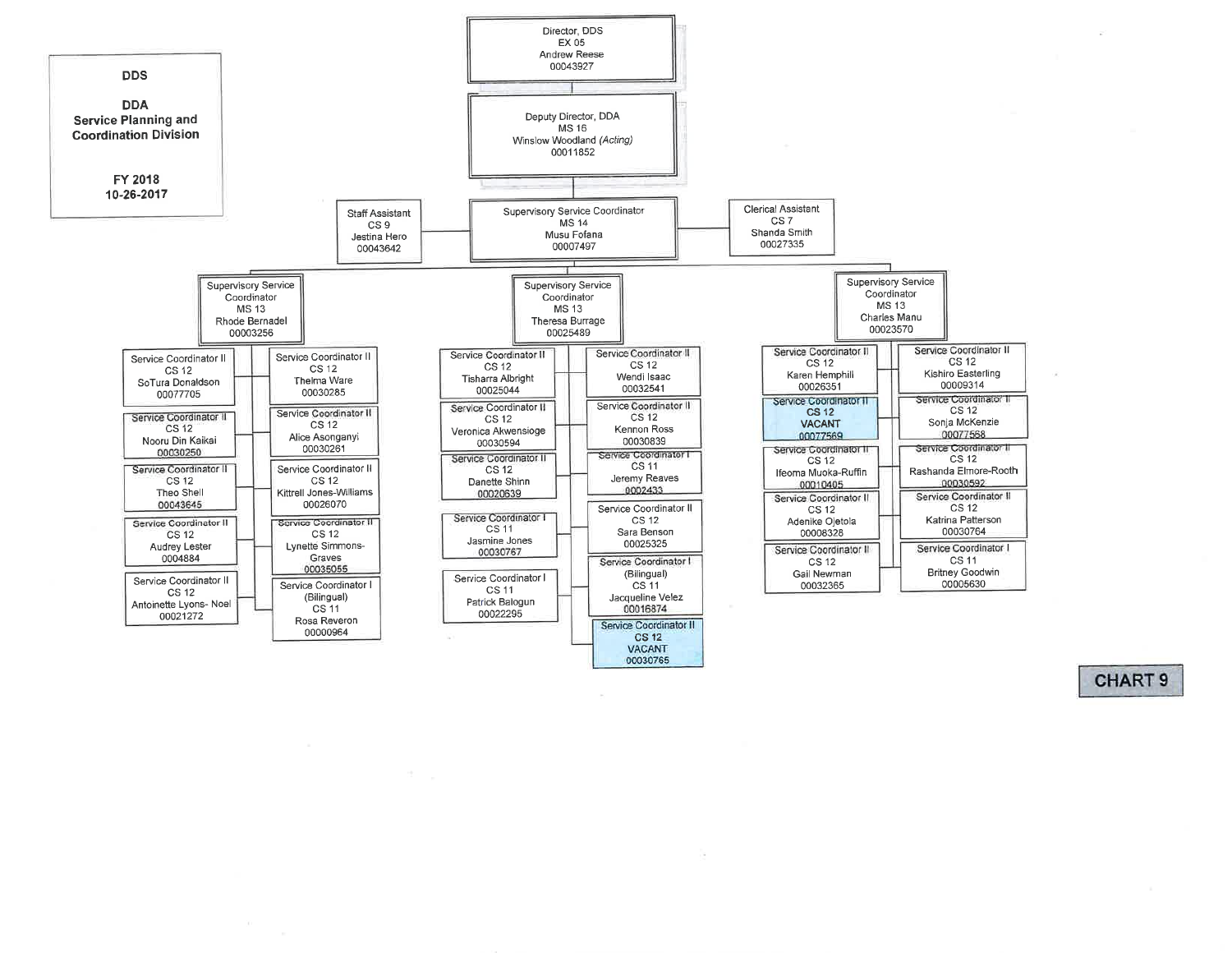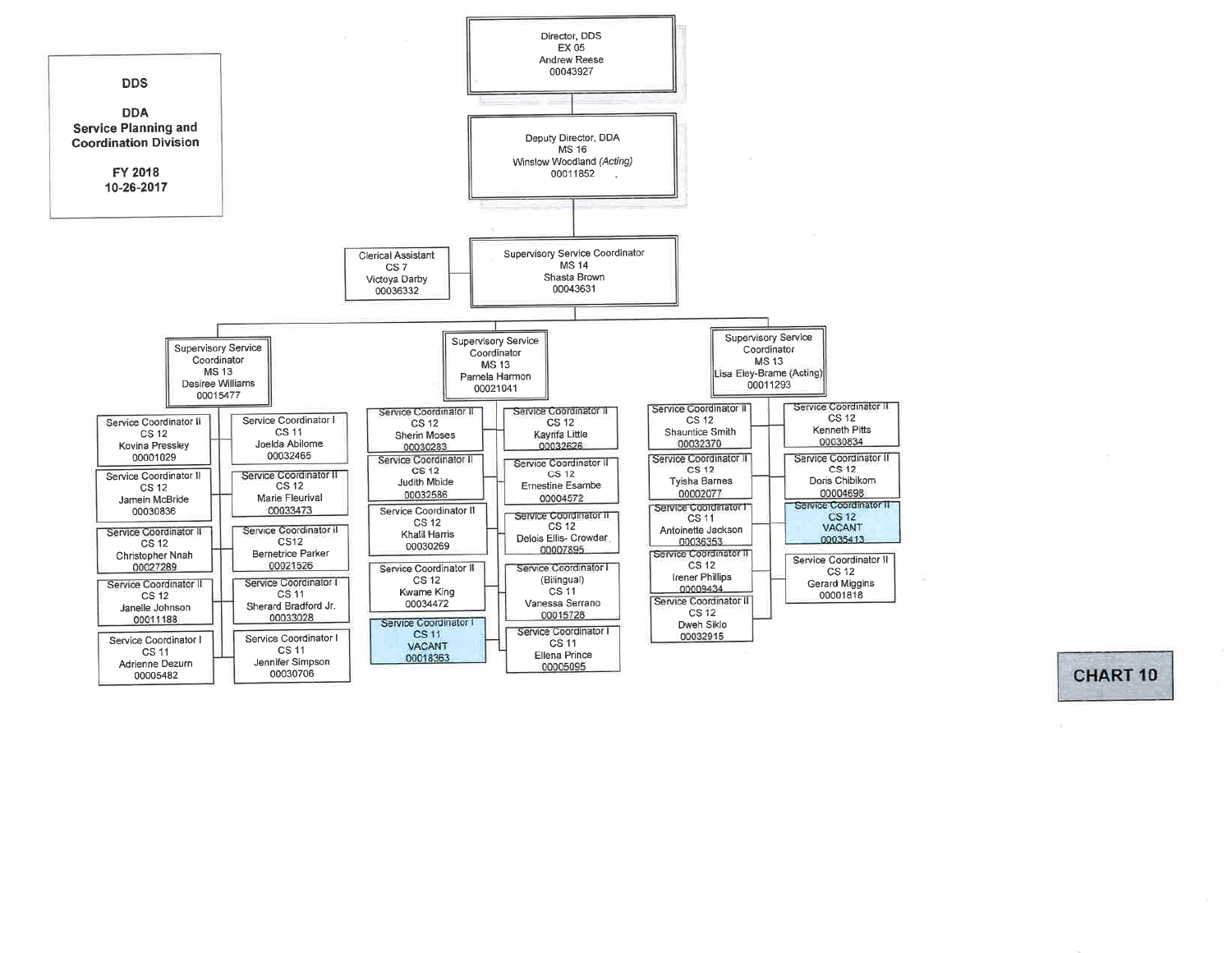

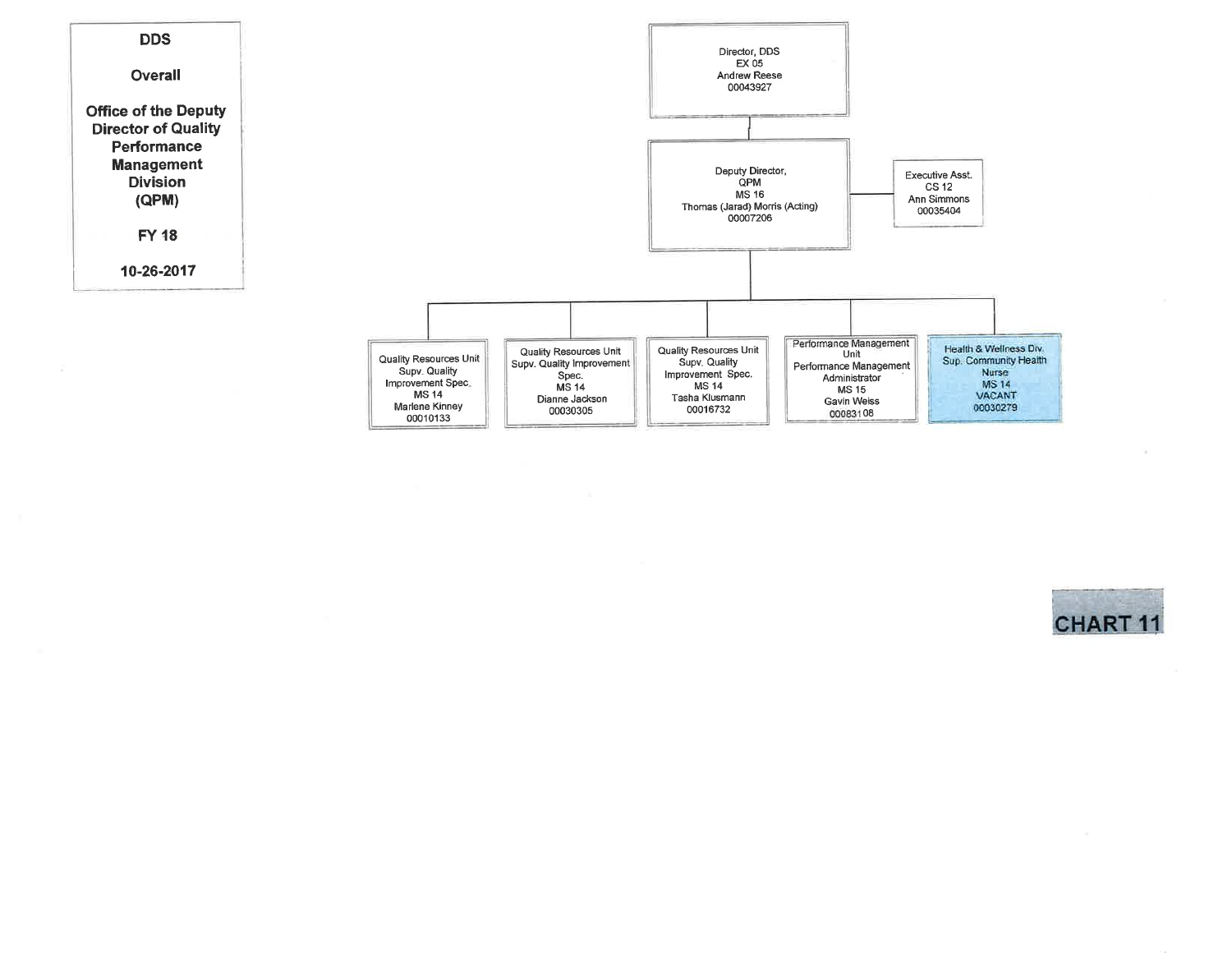

## CHART<sub>12</sub>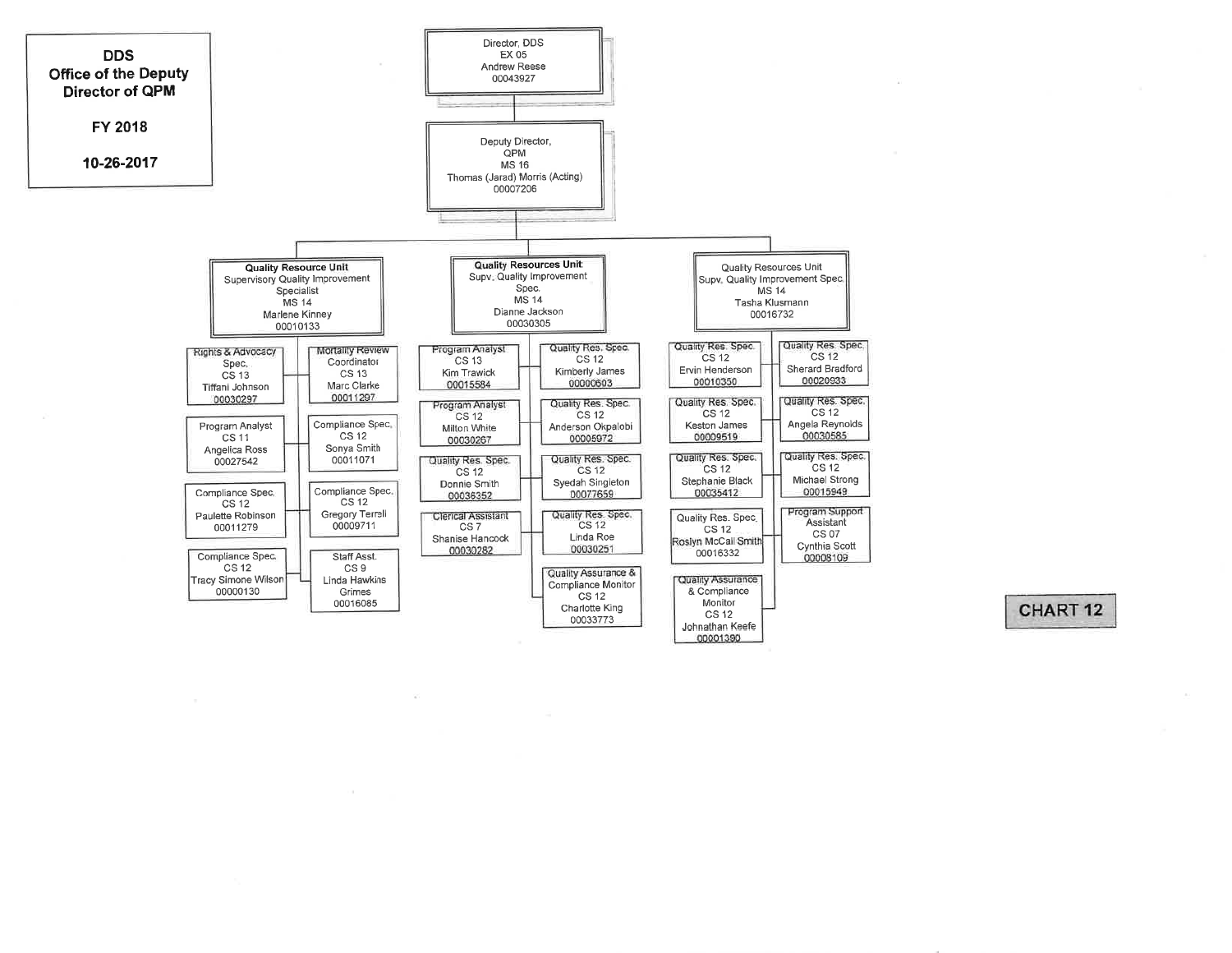

CHART<sub>13</sub>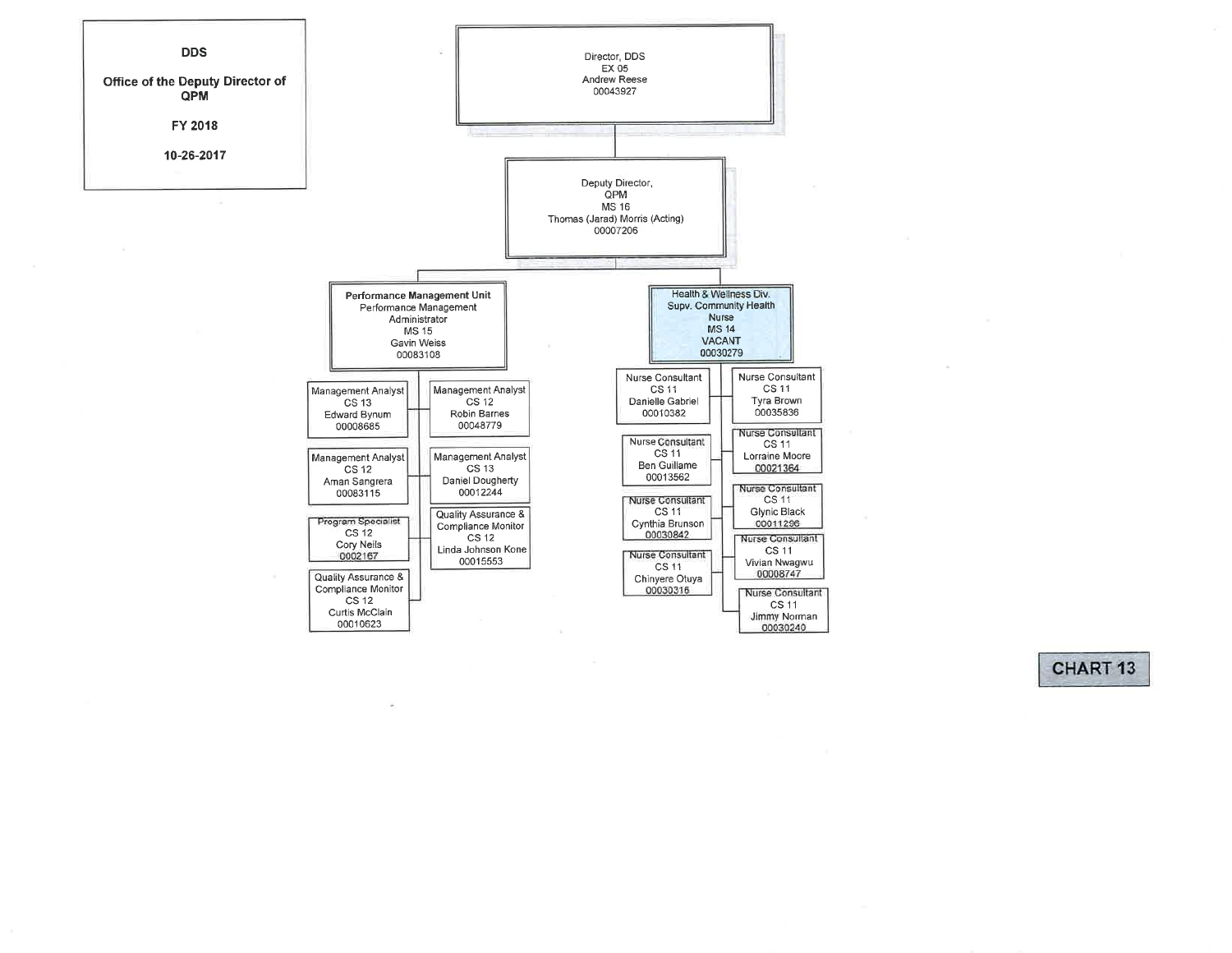